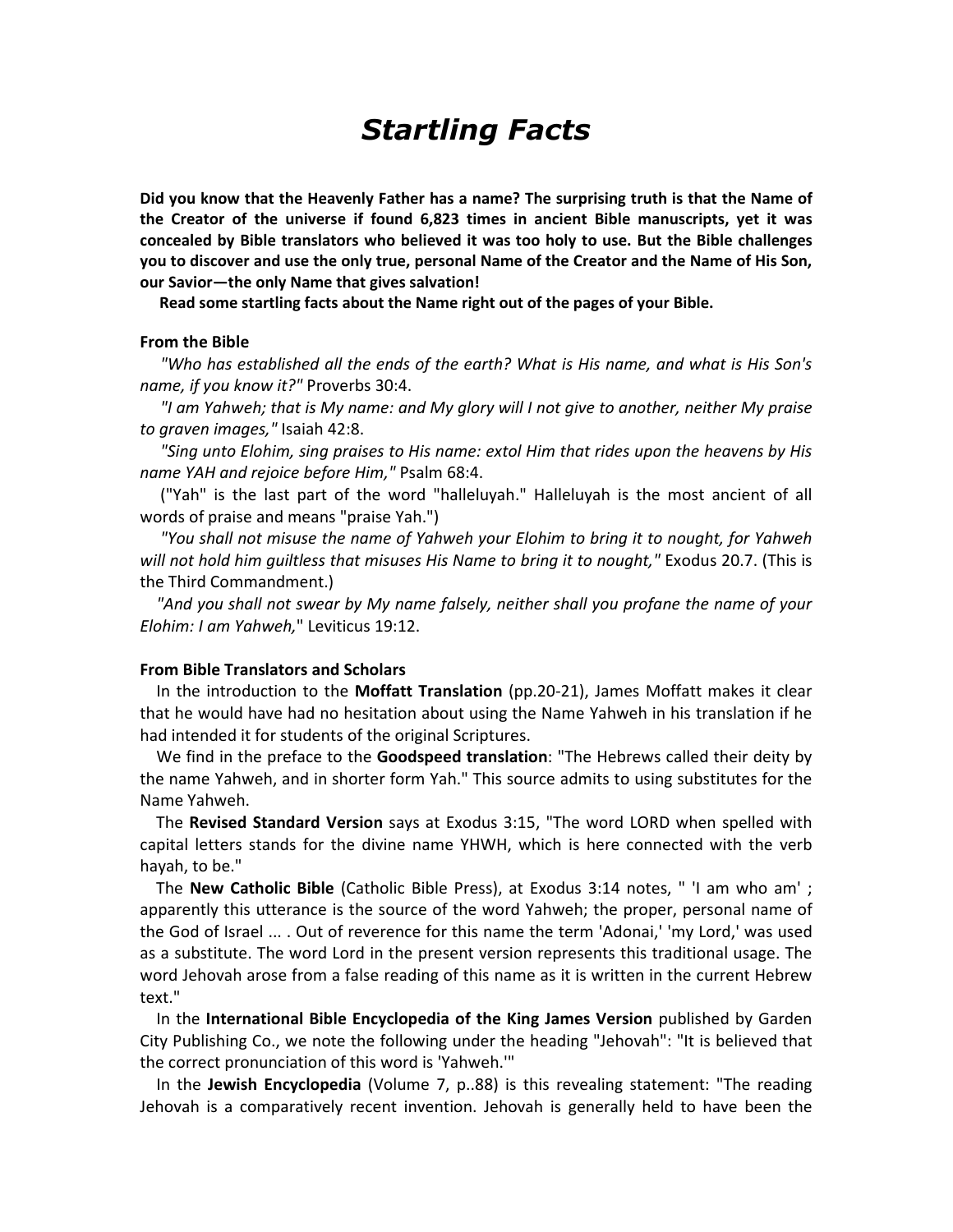invention of Pope Leo the 10th's confessor, Peter Galatin (De Arcanis Catholic Verities 1518, Folio XLIII), who was followed in the use of this hybrid form by Fagius Drusius."

 A New Standard Bible Dictionary States , "Jehovah …Properly Yahweh… the form 'Jehovah' is impossible, according to the strict principles of Hebrew vocalization." (there was no "J" in the original Hebrew, nor in Greek for that matter.)

From the preface to the Holy Name Bible, published by the Scripture Research Association, is the following: "Another common error among most of the translators is their elimination of heaven's revealed Name of the Most High, Yahweh, and the Name of His Son, Yahshua the Messiah, and the substitution of the names of the local deities of the nations among whom they dwelt (Psalm 96:5), expressly transgressing Yahweh's commandments as given in Exodus 20:7 and 23:13.

 "The substitution of the Names Yahweh and Yahshua by the name of the pagan deities of the nations has brought immeasurable harm...By employing these names the people unknowingly turn the worship of Yahweh into that of idols and actually ascribe the benevolent characteristics of the Mighty One of Israel to the pagan deities (Hosea 2:8)."

 On page 7 of this source we read, "His Name is composed of two parts: Yah-Hoshua (Savior). Thus the contraction Yahshua signifies Yahweh-Savior and strikingly bears out the logic of Matthew 1:21."

# From Common Secular Sources

From the Oxford Cyclopedic Concordance is this on page 121: "Jehovah, the name revealed to Moses at Horeb...Its real pronunciation is approximately Yahweh. The name itself was not pronounced Jehovah before the 16th century."

 Encyclopedia Britannica (Micropedia, vol. 10): "Although Christian scholars after the Renaissance and Reformation periods used the term Jehovah for YHWH, in the 19th and 20 centuries biblical scholars again began to use the form Yahweh. Early Christian writers, such as Clement of Alexandria in the 2nd century, had used the form Yahweh, thus this pronunciation of the Tetragrammaton was never really lost. Greek transcriptions also indicated that Yhwh should be pronounced Yahweh."

Webster's New World Dictionary — "Yahweh...a form of the Hebrew name in the Old Testament. See Tetragrammaton."

 The New American Encyclopedia notes this under Jehovah," (properly Yahweh) a name of the [Mighty One] of Israel , now widely regarded as a mispronunciation of the Hebrew YHWH."

## More from the Bible

 "And in all things that I have said unto you be circumspect: and make no mention of the name of other mighty ones, neither let it be heard out of your mouth," Exodus 23:13.

"Our help is in the name of Yahweh, who made heaven and earth," Psalm 124:8.

"Seek Him that made the seven stars and Orion...Yahweh is His name," Amos 5:8.

 "It is He that builds His stories in the heaven, and has founded His vault in the earth...Yahweh is His name," Amos 9:6.

 "His name shall endure forever: His name shall be continued as long as the sun." Psalm 72:17.

 "Praise Yahweh, call upon His name, declare His doings among the people, make mention that His name is exalted," Isaiah 12:4.

"...I Yahweh am thy Savior and thy Redeemer, the Mighty One of Jacob," Isaiah 49:26.